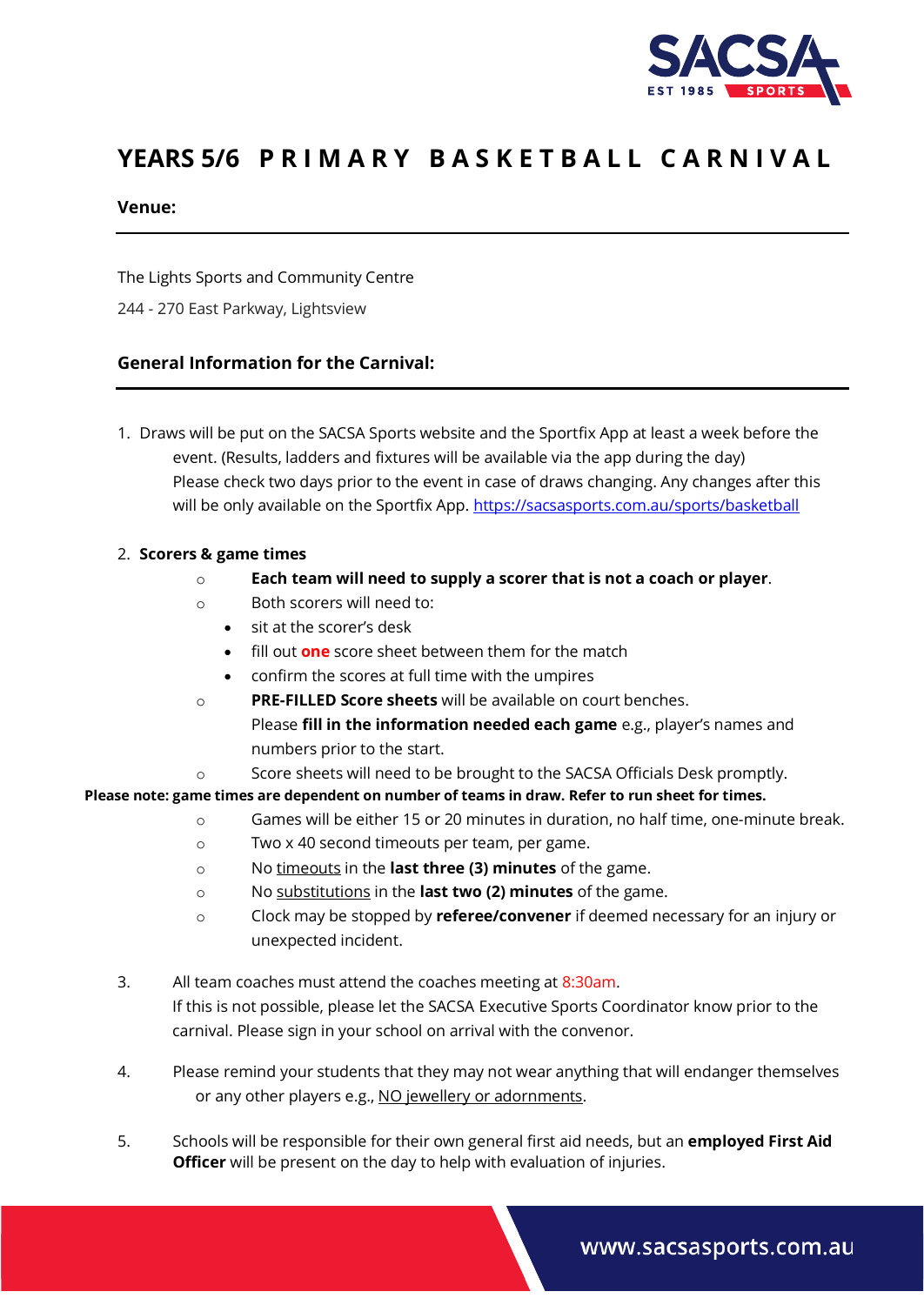

6. Photographs may be taken on the day during games. If you do not wish for a particular student to be photographed, please can you let the SACSA Sports Coordinator/convenor know prior to the event.

**Team Photos** are the school's responsibility.

#### 7. **Lateness Policy**

The If a team arrives late for a game, a two-point penalty each minute will be given with a maximum of 18 points.

- 8. **Blood policy will be enforced.** Any student who has a blood injury must leave the court and have the wound covered before continuing in the game. A substitution must be made for immediate continuation of the game. Any clothing with blood on it must also be removed or cleaned. Time will not be stopped.
- 9. Paid umpires will be supplied by SACSA Sports from affiliated SACSA Schools, clubs and associations. These umpires have been trained and are experienced.

#### 10. **Medallions & Trophy:**

- Players from the winning team (gold) and the runner-up team (silver) will receive medallions.
- Only 10 medallions will be given out for each team.
- A Championship trophy will be rewarded to the overall winners of each age group.

## 11. **Spirit of the game**

- At the end of the game all players and coaches should shake hands. This is a visual demonstration of the spirit in which the game is played.
- We would also like for all teams to come together and pray in your last game before the start.
- 12. There will be a canteen available for hot and cold food and drinks.
- 13. Please ensure that your teams have adequate water and food for the day.
- 14. Please ensure your team **cleans up** the area you have occupied during the day.
- 15. Presentations will be at the end of the day. Teams are expected to stay until the conclusion of the day. Please inform Convenor or SACSA Executive Sports Coordinator if your school needs to leave early.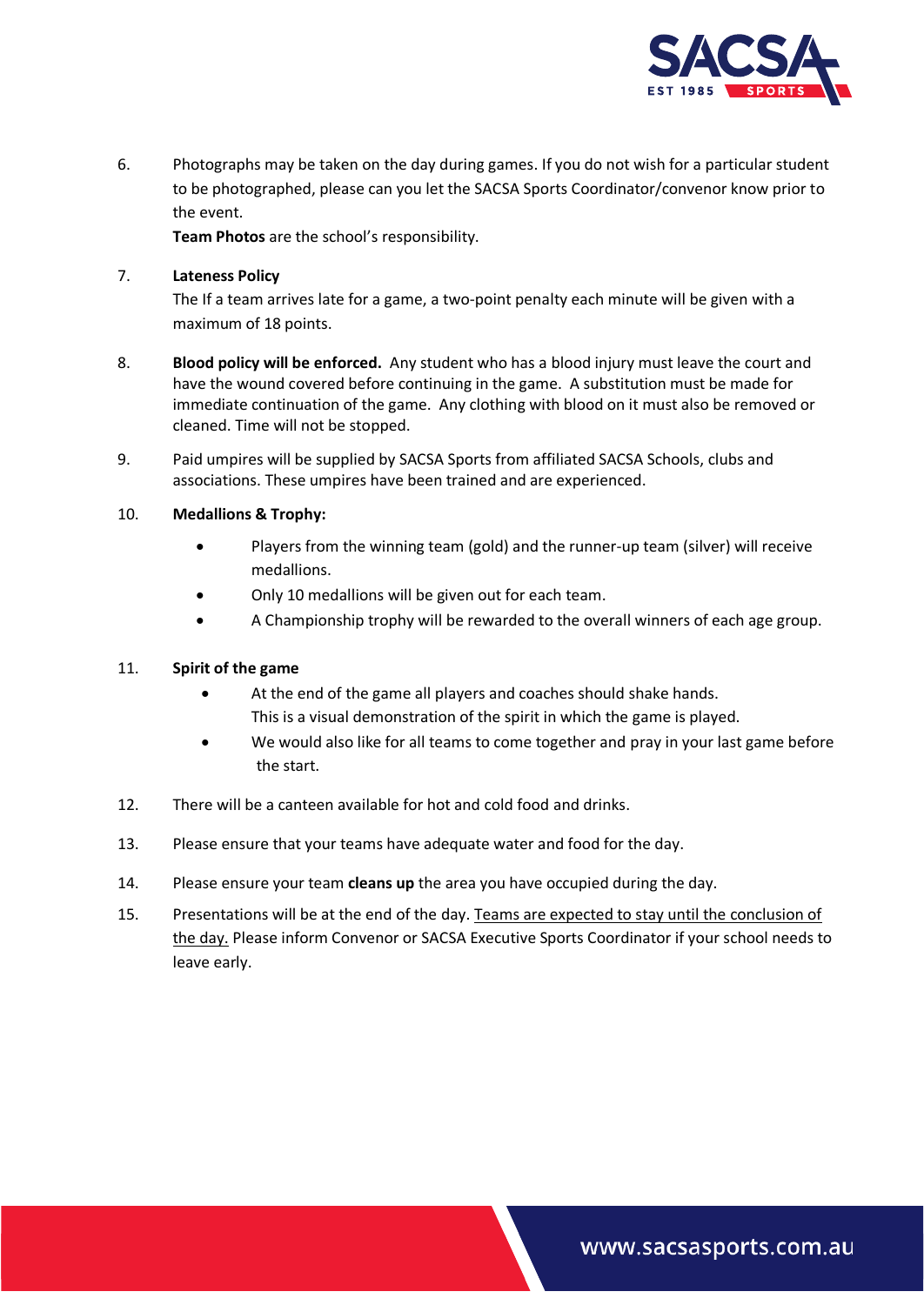

# **Team, results & draw Information:**

#### • **The Team**

oMax of 5 players on court at any one time & up to 5 reserves (10 players max).

### • **Ball and Ring Height Information**

- o Year 5/6 Boys and Girls competitors use a **size 5** ball.
- o SACSA will supply all match balls.
- o Only bring 2 named balls per team from your school to practice with.
- o Ring and backboard height will be regulation Height **(10FT).**

#### • **Before the start of the Game**

- o The Home team on the **score sheet** shall: Choose the goal end to shoot.
- Competitors must wear numbered uniforms/bibs, so scores and fouls can easily be recorded. Please bring a **spare set of bibs** for team colour clashes.
- \*\*If a team is up by 10 points, they must drop back to half-court man to man defense and if up by 20 points, they must drop inside three-point line on defense.
- **Table Points:** 3 points for a win, 2 points for a draw, 1 point for a loss.
- **In the event of a draw during the minor rounds there will be NO Extra time played**
- **Finals / Extra Rounds** Teams will play a Final or Crossover game after the minor rounds if time permits. Please check the sportfix app for all updates.

#### • **Crossover Draws:**

o All teams will play a final crossover game,

but only the top two teams from each pool will play off for a spot in the Grand Final.

- o Should two or more teams finish on equal points then the following method will be used to determine final positions in the order below:
	- **i.** The result of the match between the teams concerned.
	- **ii.** If still tied, placing's determined by the highest goal percentage
	- **iii.** If still tied, the team with the least amount of points scored against them.
- **In the event of a draw during Semi Finals:**
	- $\circ$  where the result of the game will make a difference to whether a team progresses to the next finals,

## **The team who placed higher in their group/pool will progress as the winner.**